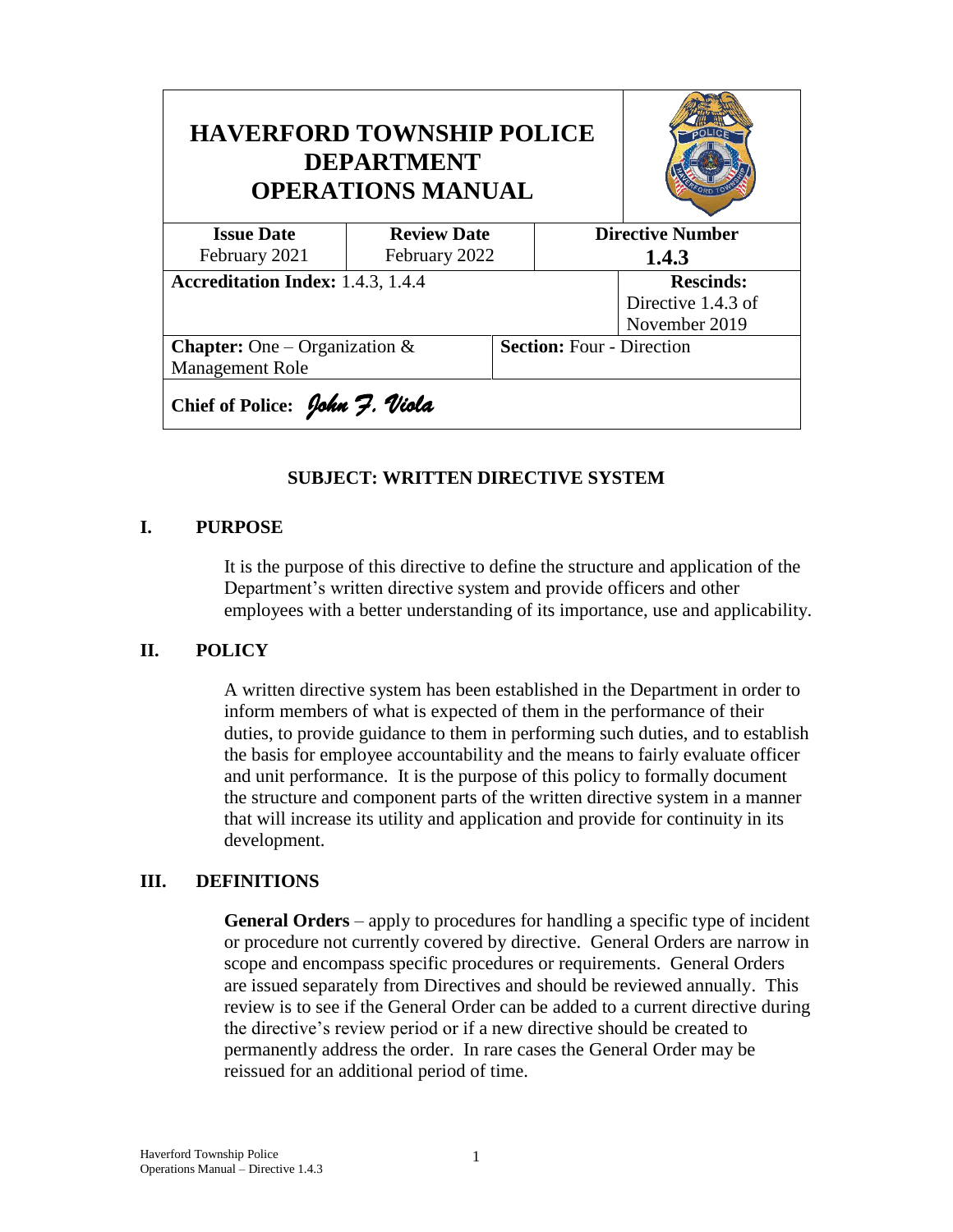**Memoranda –**are issued to announce or disseminate; a policy or procedure with regard to a specific circumstance or event identified within the Township; or a policy or procedure of a temporary or self cancelling nature; or personnel assignments or transfers of members from one unit to another; or a specific directive or general order needing additional attention or clarification; or information or instructions that do not warrant a formal policy. Memoranda shall be reviewed annually to see if they should be added to a current directive during the directive's review period.

**Operations Manual –** A compiled document that includes the Department's Mission Statement, Code of Ethics, Guiding Principles, Code of Conduct, Code of Discipline, Civil Service Rules and Regulations, Organizational Chart, Duties and Responsibilities of Personnel, Written Directives, General Orders, Memoranda, Source of the Department's Legal Authority, and PLEAC Accreditation Standards. This document may be electronic or published as a hard copy.

**Written Directives** –are position statements by or authorized through the Chief of Police that guide or direct the actions and activities of members of the Department. Written Directives encompass means by which the Department communicates policy, procedures, instructions, orders and duty requirements to its members.

**Terms Limiting Officer Discretion** – There are three categories of terms used in written directives of the Department. Personnel responsible for development of such directives and officers who carry them out shall be aware of the limitations on officer discretion that these terms convey. These terms are classified as judgmental, discouraging, and prohibitive in nature.

- 1. **Judgmental:** The word "may" is used to convey the utmost discretion to officers. "May" indicates that officers should employ their best judgment in addressing a situation by relying on experience, training, the stated mission and values of the Department, and the general guidance provided in statements of Department policy.
- 2. **Discouraging:** The word "should" or "should not" is used to convey the Department's desire for officer actions in given circumstances. Directives should be followed whenever reasonably possible. However, it is recognized that exceptions to desired actions can be anticipated in these circumstances that could require alternative action. Officers are therefore authorized whenever reasonable to use limited discretion to deal effectively with the situation or problem.
- 3. **Restrictive or Prohibitive:** The terms "shall" or "shall not" or "will" or "will not" impose absolute requirements or prohibitions on officer actions. Considering that the full set of circumstances surrounding many situations confronted by officers cannot be fully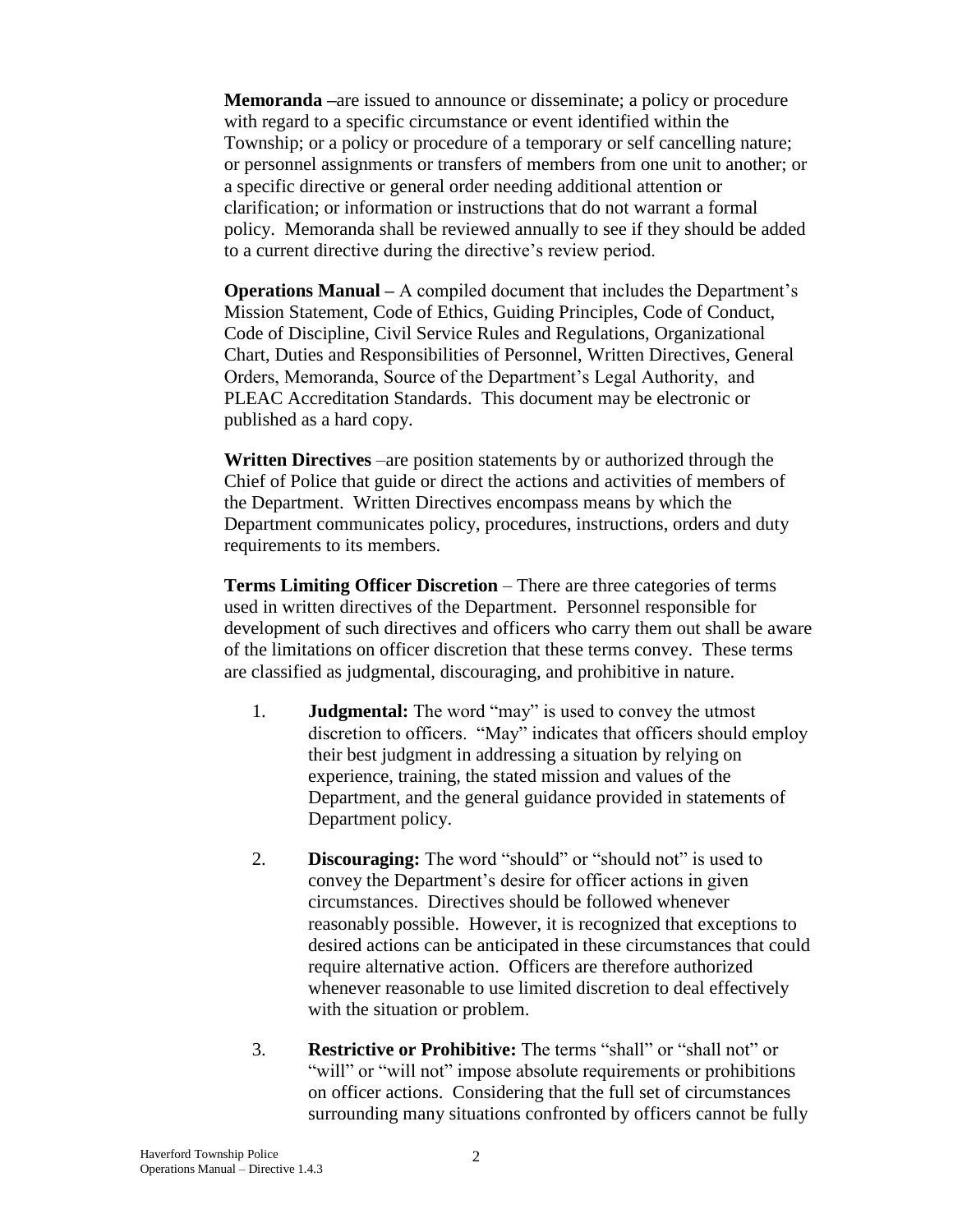predicted, such terms must be used with care and with the understanding that failure to abide by such restrictions may result in disciplinary action. Where deemed appropriate, however, these terms may appear in policies, and procedures, and general orders.

## **IV. PROCEDURES**

- A. Mission Statement, Values (Code of Ethics) and Guiding Principals
	- 1. All members of the Haverford Township Police Department, and specifically sworn personnel, shall adhere to the Department's Mission Statement, Values and Guiding Principles.
	- 2. Mission Statement

The mission of the Haverford Township Police Department is to improve the quality of life throughout the Township by providing a secure community environment through the delivery of police services in an efficient and effective manner.

We, the Haverford Township Police Department, are dedicated to protecting all persons, and fostering a positive relationship of cooperation and understanding between the Police Department and the citizens of Haverford Township.

We shall strive to establish a climate of mutual respect and trust through positive interaction with the citizens of the community and by maintaining a community oriented policing philosophy.

# 3. Values (Code of Ethics)

As a law enforcement officer, my fundamental duty is to serve mankind; to safeguard lives and property; to protect the innocent against deception; the weak against oppression or intimidation; the peaceful against violence or disorder; and to respect the constitutional rights of all people to liberty, equality, and justice.

I will keep my private life unsullied as an example to all; maintain courageous calm in the face of danger, scorn or ridicule; develop self-restraint; and be constantly mindful of the welfare of others. Honest in thought and deed, in both my personal and official live, I will be exemplary in obeying the laws of the land and the regulations of my department. Whatever I see or hear of a confidential nature or that is confided to me in my official capacity will be kept ever secret unless revelation is necessary in the performance of duty.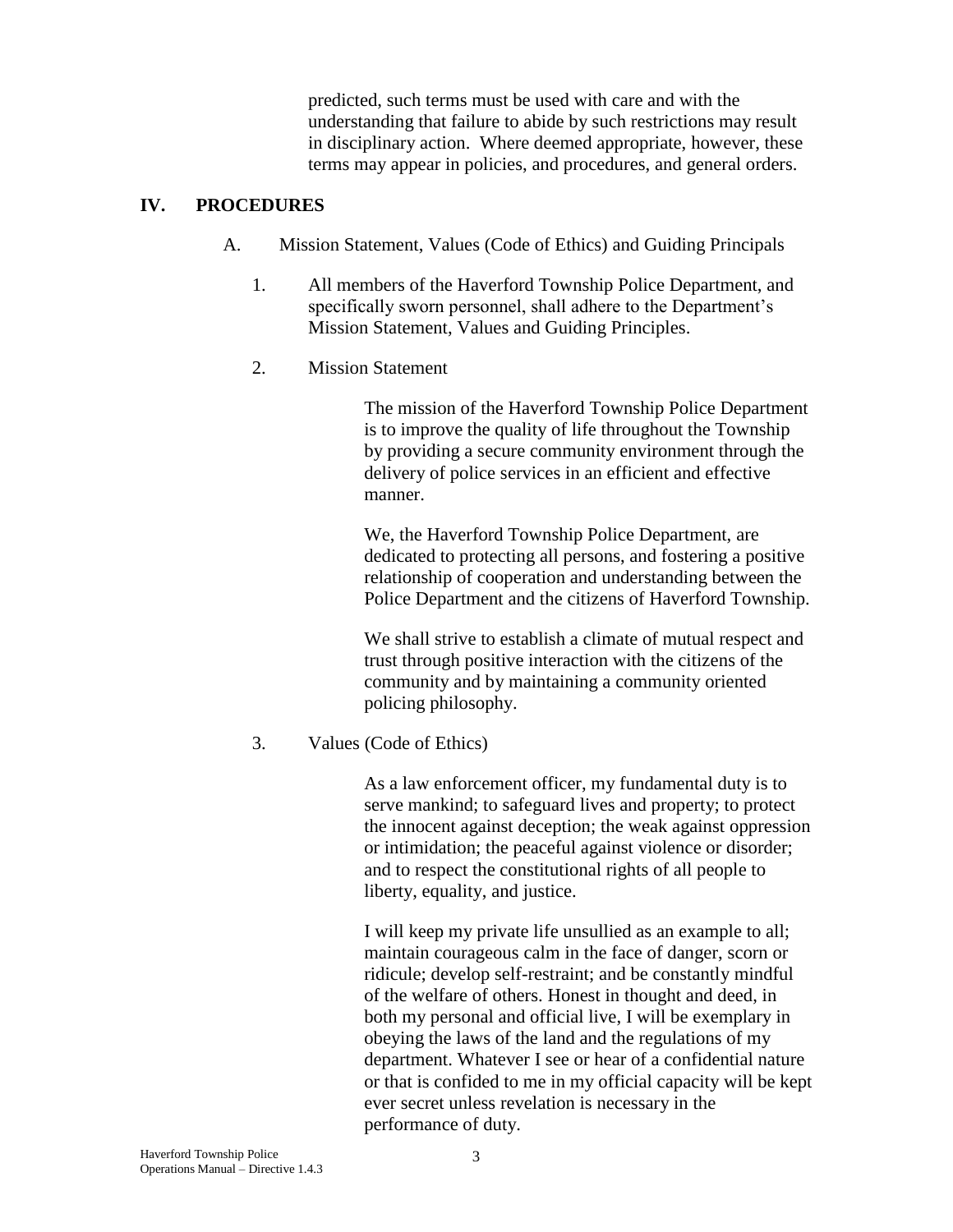I will never act officiously or permit personal feelings, prejudices, animosities, or friendships to influence my decisions. With no compromise for crime and with relentless prosecution of criminals, I will enforce the law courteously and appropriately without fear or favor, malice, or ill will, never employing unnecessary force or violence, and never accepting gratuities.

I recognize the badge of my office as a symbol of public faith, and I accept it, as a public trust to be held so long as I am true to the ethics of police service. I will constantly strive to achieve these objectives and ideals, dedicating myself before God to my chosen profession…. law enforcement.

4. Guiding Principals

| Integrity $-$ | We hold ourselves to the highest moral and<br>ethical standards. Honesty, fairness and<br>sincerity shall guide us in our actions with the<br>community and each other.                                                                                                                         |
|---------------|-------------------------------------------------------------------------------------------------------------------------------------------------------------------------------------------------------------------------------------------------------------------------------------------------|
| $Service-$    | We have received a calling to help others and<br>we will strive to honor this calling in a<br>consistent, fair, timely and accurate manner to<br>all members of our community.                                                                                                                  |
|               | <b>Professionalism</b> – We are a disciplined and highly trained<br>organization that is focused on continuous<br>improvement, while providing the highest<br>quality of service to our community. As<br>professionals we are accountable to ourselves,<br>to each other and to those we serve. |

#### **(PLEAC 1.4.3 a)**

- B. Development, Approval and Issuance of Written Policy and Procedures
	- 1. The Chief of Police shall have exclusive authority and responsibility to develop, modify, issue, and approve all agency policy and procedures, including but not limited to, Written Directives, General Orders and Memoranda. The Chief of Police may designate specific Commanders or Units authority to issue memoranda or maintain the written directive system. **(PLEAC 1.4.3 b, c)**
	- 2. The Deputy Chief or Division Commanders may, with the approval of the Chief of Police, issue memoranda that have bearing only on the specific functions or operations of their area(s) of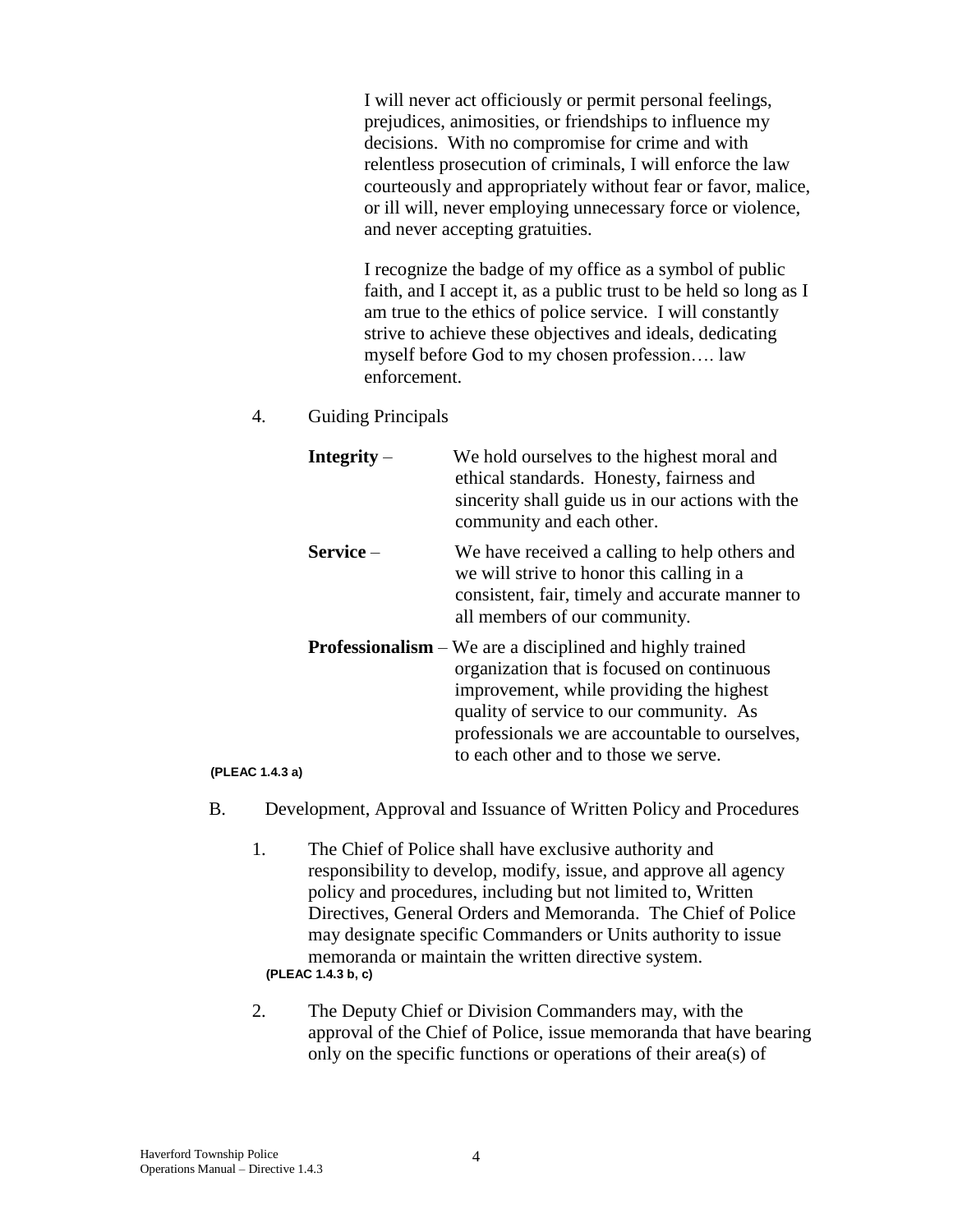responsibility. Such memoranda shall be consistent with established Department policy and procedures.

a) The Chief of Police may designate any officer he deems appropriate the authority to issue memoranda for specific purposes.

### **(PLEAC 1.4.3 c)**

- 3. It is the concurrent responsibility of Division Commanders to ensure that policies, procedures and other directives affecting their area(s) of responsibility reflect the best practices for accomplishment of organizational and division activities, duties and responsibilities. To this end, Division Commanders and their designees are responsible for ensuring that:
	- a) Required development, updates, and refinements of all Department policies and procedures affecting their area(s) of responsibility are forwarded in a timely manner to the Detective Division Commander.
- 4. Development and refinement of Department policy and procedures shall be coordinated by Detective Division Commander and the Accreditation Team. These entities shall forward drafts of such documents for review and comment to the Chief of Police. **(PLEAC 1.4.3 e)**
- 5. Final drafts of policy and procedure statements shall be forwarded to the Chief of Police or his designee for approval or other action.
- 6. No Written Directive or General Order shall be issued without approval from the Chief of Police.
- 7. Written Directives shall be assigned a number that corresponds to the related standard from the Pennsylvania Law Enforcement Accreditation Commission (PLEAC).
	- a) If there is not a corresponding PLEAC standard the Directive will be numbered starting with Chapter six (6) and a Section number from the closest Chapter in the PLEAC standards.
- 8. General Orders and Memoranda shall both be numbered starting with the Year of Issuance and then a consecutive number. (Example: General Order 2013-1 or Memorandum 2013-7)
- C. Maintenance of Policies and Procedures
	- 1. Maintenance of the Operations Manual and its components, including drafting and modifying directives, is assigned to the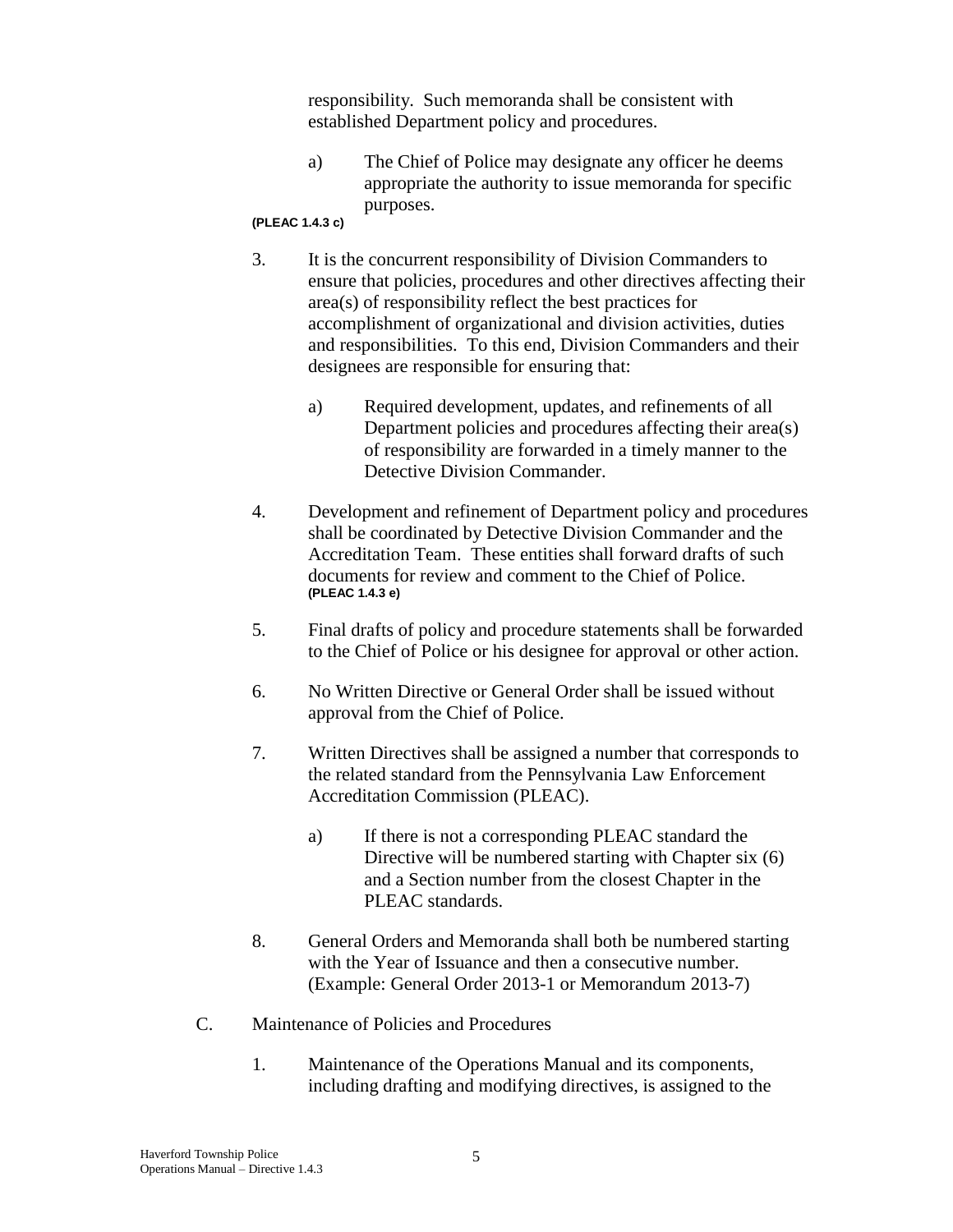Detective Division Commander and the Accreditation Team as designated by the Chief of Police.

- a) The Detective Division Commander and the Accreditation Team in coordination with affected Divisions and Units shall be responsible for indexing, reviewing, revising, updating, and purging of the Department Operations Manual and all its components on a continuous basis.
- b) Each policy will be reviewed annually by the Accreditation Team under the direction of the Detective Division Commander. A key portion of this review is to ensure compliance with the standards set forth by the Pennsylvania Law Enforcement Accreditation Program. This review is to determine if the policy:
	- (1) Should be rescinded; or
	- (2) Should be incorporated into another policy; or
	- (3) Should be revised / updated; or
	- (4) Should be reissued in present form.
- c) The Detective Division Commander and the Accreditation Team will ensure the Operations Manual is up to date with the currently approved policies from the Chief of Police. The rescinded policies shall be placed in an electronic file on the network for storage in compliance with relevant record keeping requirements.
- d) Generally the Command Staff, including sergeants, will be solicited for their input on draft policies. Other personnel, such as those with specific expertise or knowledge may also be solicited for input. There may be instances, however, where policies are issued without such input. **(PLEAC 1.4.3 d, e)**
- D. Distribution and Training
	- 1. New members of the Department shall be issued an electronic version of the Department's Operations Manual for initial review. **(PLEAC 1.4.4 b)**
	- 2. All approved new or revised Directives, General Orders or Memoranda shall be distributed to Department personnel by electronic posting of the policy on the Department network. An email (return receipt requested) through the departmental e-mail system shall be issued to all personnel by the Detective Division Commander or the Accreditation Team notifying all personnel of any new, revised or rescinded Directives and General Orders.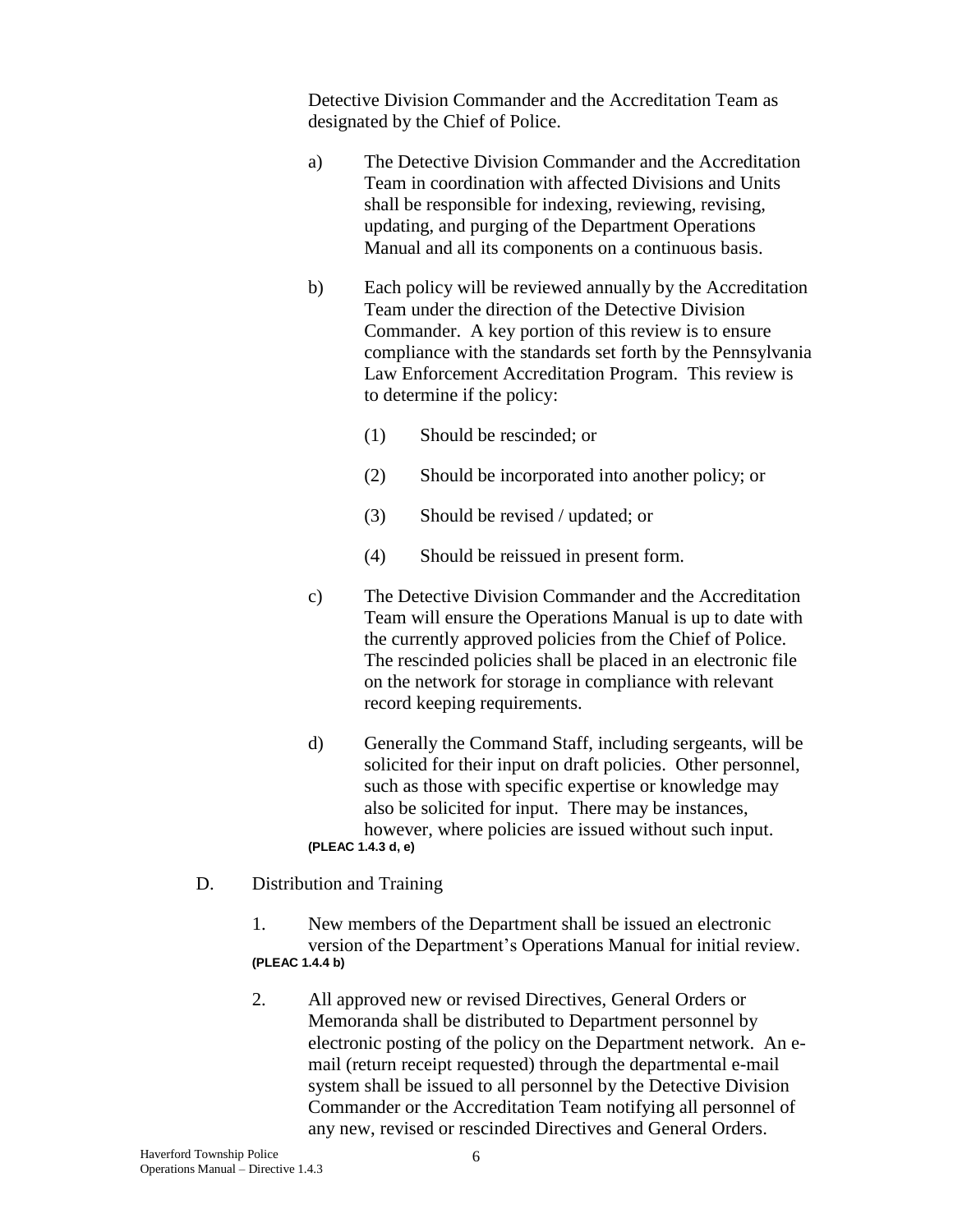Memoranda shall be issued with the same distribution process. The distribution of Memoranda will be completed by the Command Officer or authorized personnel issuing the Memoranda.

- a) This e-mail shall advise all supervisors to review any new or revised policy with their personnel and have them sign the appropriate Department Policy Signature Form. The completed form shall be returned to the Detective Division Commander notifying him of the names of the personnel that have received training on this policy and the date of the review and/or training.
- b) Any personnel with questions regarding the issued policy should contact their immediate supervisor for assistance.

### **(PLEAC 1.4.4 a, c)**

3. The Operations Manual shall have all current policies and procedures of the police department and will be available on the Department network to all personnel 24 hours a day. A printed copy of the Operations Manual shall be maintained in the Detective Division with the Accreditation Team.

### **(PLEAC 1.4.4 b)**

4. All Department personnel who are affected by a new or revised policy, and specifically new or revised accreditation standards, will receive training on that policy by personnel designated by the Chief of Police.

### **(PLEAC 1.4.3 f)**

- E. Operations Manual Components
	- 1. The Department's Operations Manual shall include the following primary components:
		- a) Table of Contents Sequential and Alphabetical listing of topics covered in the manual.
		- b) Mission Statement **(PLEAC 1.4.3 a)**
		- c) Code of Ethics **(PLEAC 1.4.3 a)**
		- d) Guiding Principles
		- e) Code of Conduct
		- f) Code of Discipline
		- g) Civil Service Rules & Regulations
		- h) Organizational Chart
		- i) Duties & Responsibilities of Sworn Personnel
		- j) Written Directives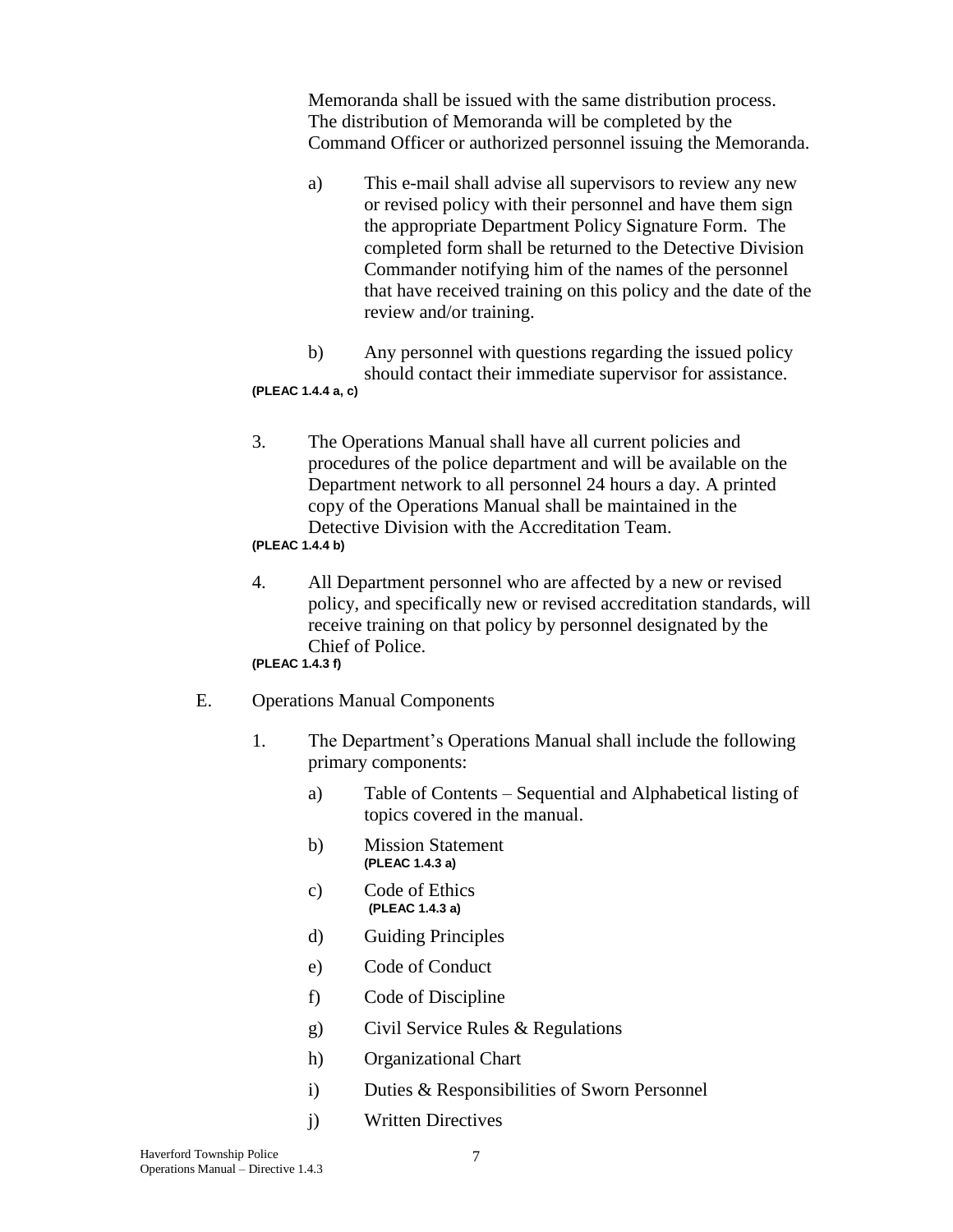- k) General Orders
- l) Memoranda
- m) Department's Source of Legal Authority The statutory authority granting police powers to the Department from municipal and state government.
- n) PLEAC Accreditation Standards
- o) Index to Accreditation Standards & Directives
- F. Organization of Policy and Procedure Statements
	- 1. Each policy and procedure statement will contain the following information:
		- a) Name of the Department Directives will identify the Department on each page of the document.
		- b) Subject of the Policy Policies, procedures, and rules will be identified by the topic or issue under consideration.
		- c) Directive Number The number identifying the sequential placement of the policy in the manual. This number will consist of a three or four digit number with a decimal between each of the first three digits. The first digit corresponds to the Chapter of the manual where the policy is located. The second digit corresponds to the Section of the Chapter of the manual where the policy is located, and the third (fourth) digit is the number issued to that specific policy statement.
		- d) Section and Chapter Indicates the Section and section Chapter of the manual where a policy can be located. These Sections and Chapters correspond to the Sections and Chapters of the Pennsylvania Law Enforcement Accreditation Standards.
		- e) Issue Date All policies will become effective on the first day of the month. Example: January 2003 issue date becomes effective January 1, 2003.
		- f) Review Date The date the policy is recommended to undergo formal review, though modifications may be made at any time as required.
		- g) Accreditation Index Reference to the relevant standard(s) defined by the Pennsylvania Law Enforcement Accreditation Commission that deals with this policy topic or issue.
		- h) Rescinds Indicates a former policy issued under the same or similar title that has been deleted or modified by the present policy.